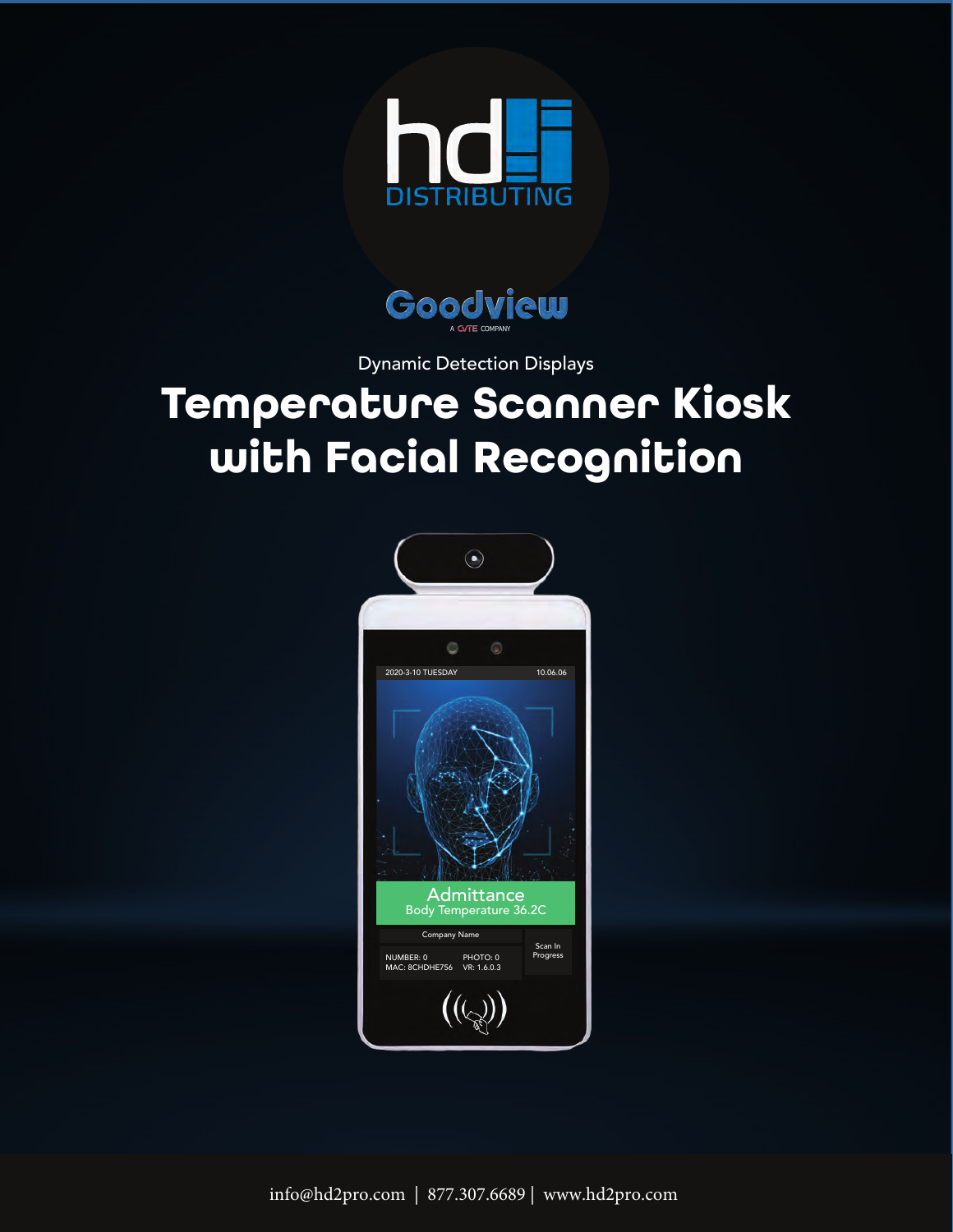



Temperature Scanner Kiosk with Wall **Mount** 

Temperature Scanner Kiosk with Table Stand

Temperature Scanner Kiosk with Floor Stand

Providing real-time protection and peace of mind for your organization and its customers. Temperature and facial scanners with a ≤ .5°C accuracy.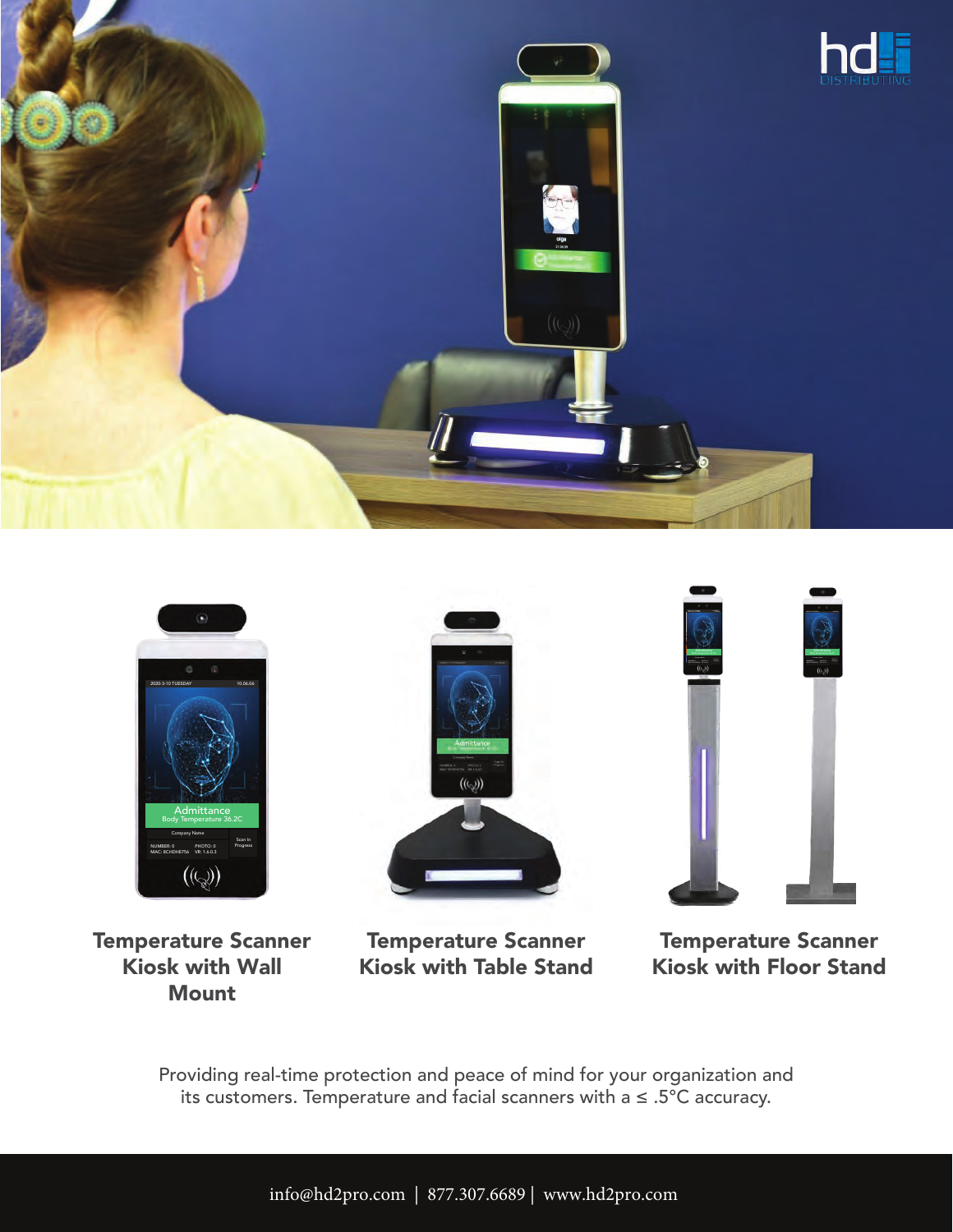

## Dynamic Detection Displays Optimize your organizational safety solutions.

The Dynamic Detection Display™ line utilizes advanced thermal detection technology to quickly scan internal body temperatures. Combined with intuitive EZ-Pass software, Dynamic Detection Displays can quickly identify potential safety threats and help mitigate large-scale exposure.

Features include:

- ≤ .5°C Accuracy
- Non-Touch Scanning
- Network Capabilities
- 3rd Party Integration Options
- Toggle Capability for Facial Recognition Features
- Optional Card Reader Features
- Wall, Table & Podium Mounting Options